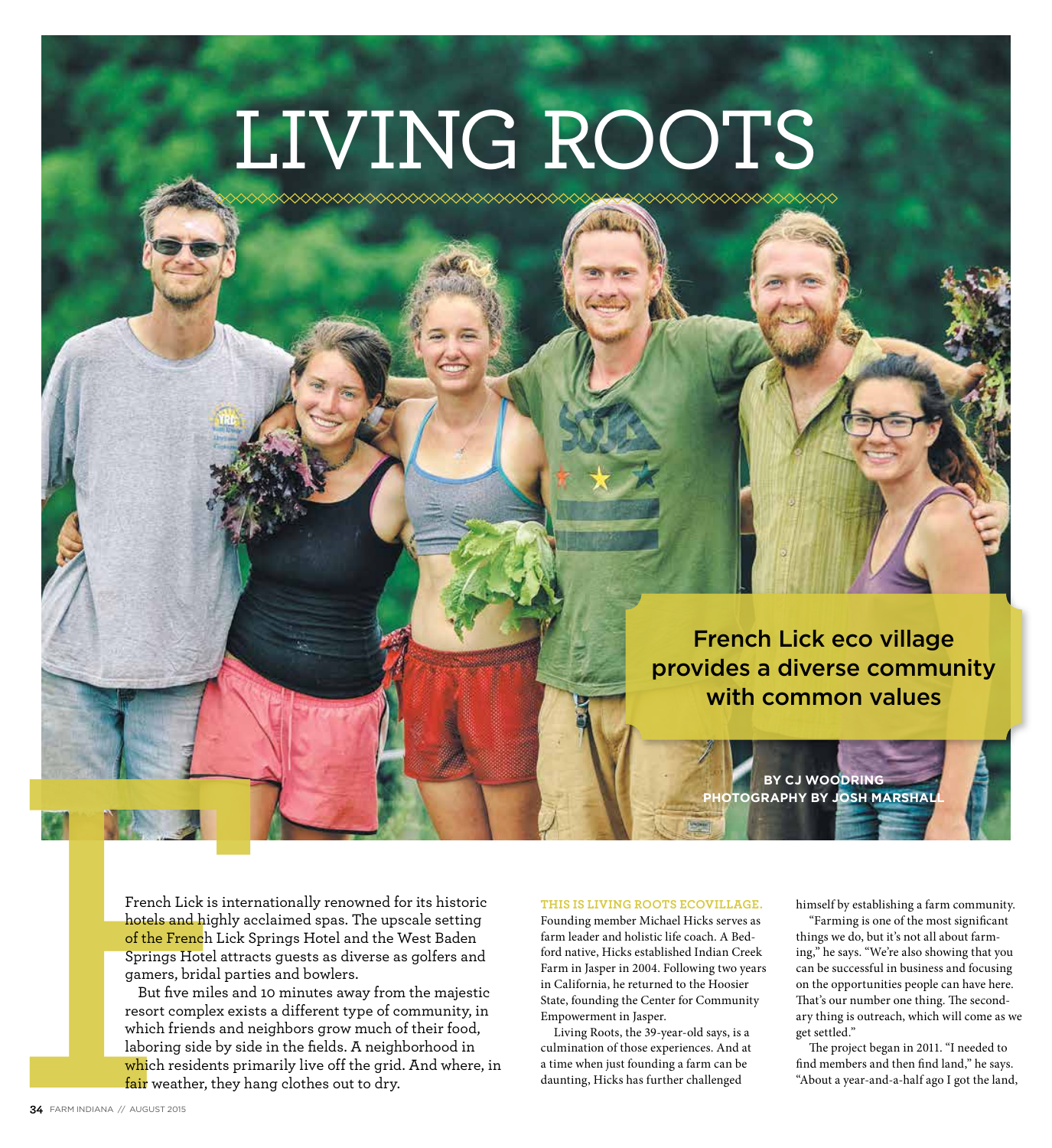

which was acquired collectively by three founding members."

Located five miles outside French Lick, the setting near Patoka and Spring Valley lakes is defined by rolling hills and surrounded by national forests. The historic farm is composed of woods, fields and pastureland, with remaining acreage dedicated to gardens, housing and smaller animals.

Hicks says, overall, there are about 30 plots, which can support approximately 100 people.

Members began moving in a year ago. "We currently have about 24 people, including three families," Hicks says. "The average resident is about 35, but they range from 2 to 71 years old. About nine of them are apprentices for programs such as farming and healing arts. We also have a building apprenticeship program."

Following a trial basis, full members pay an initial join fee and then a monthly housing fee, which includes utilities. Along with apprenticeships, regional employment opportunities are available.

The community owns the entire property, Hicks says. "A full member gets a plot with a lifetime lease on which to build a home. Five cabins were built within the first 18 months, serving as temporary living until permanent homes are constructed."

Members operate a farm market and CSA where they purvey site-grown produce. They sell grass-fed beef, present workshops and host monthly potlucks and tours for the public.

Clockwise, Entrance to Living Roots. Eco villagers hang their clothes out to dry. A high tunnel garden. Eco village cabins.

Opposite page, from left: Tate Nielsen, Mecie Delffs, Sarah Leavesley, Chris Jarrett, Michael Hicks and Ali Mitchell.

In addition to building cabins, members have converted one of four barns to a community center, while also constructing three greenhouses, an outdoor kitchen and walk-in fridge, a produce shed and an earthen grow room. And more.

With the exception of some framing, very little of the work was outsourced, Hicks says.

Living Roots is intended to be completely self-sustaining. Toward that end, the founder is ever alert to additional produce and growers he'd like to include. The next move is toward getting more dairy animals, he says.

"We're also looking toward more orchards and perennial stuff, and have envisioned the people we want to attract," he explains. "For example, someone who cultivates mushrooms or a beekeeper. And we'd like to have our own nursery, so we're kind of moving toward that. I think a lot of it will come."

### **LIFE IN THE PAST LANE**

Although not intended to parallel New Harmony, a Utopian society established in southwestern Indiana nearly 200 years ago, Living Roots nonetheless incorporates many of the aspects of the former Wabash River community: An independent lifestyle. Spaces for self-renewal and quiet meditation. An orderly, productive and selfsustaining society, in which members share the labor.

"We're not trying to be too communal," Hicks says, explaining that Living Roots is like "an alternative homeowners association. It's more intentional, a little more intimate — a balance between individual and community living."

The concept, he says, was based on eco villages he's visited worldwide, combining the best elements of each. "The big difference is in our farm," he says. "We're producing more food than any I know of, which has been hard for communities to do."

It's all about the farming style. "How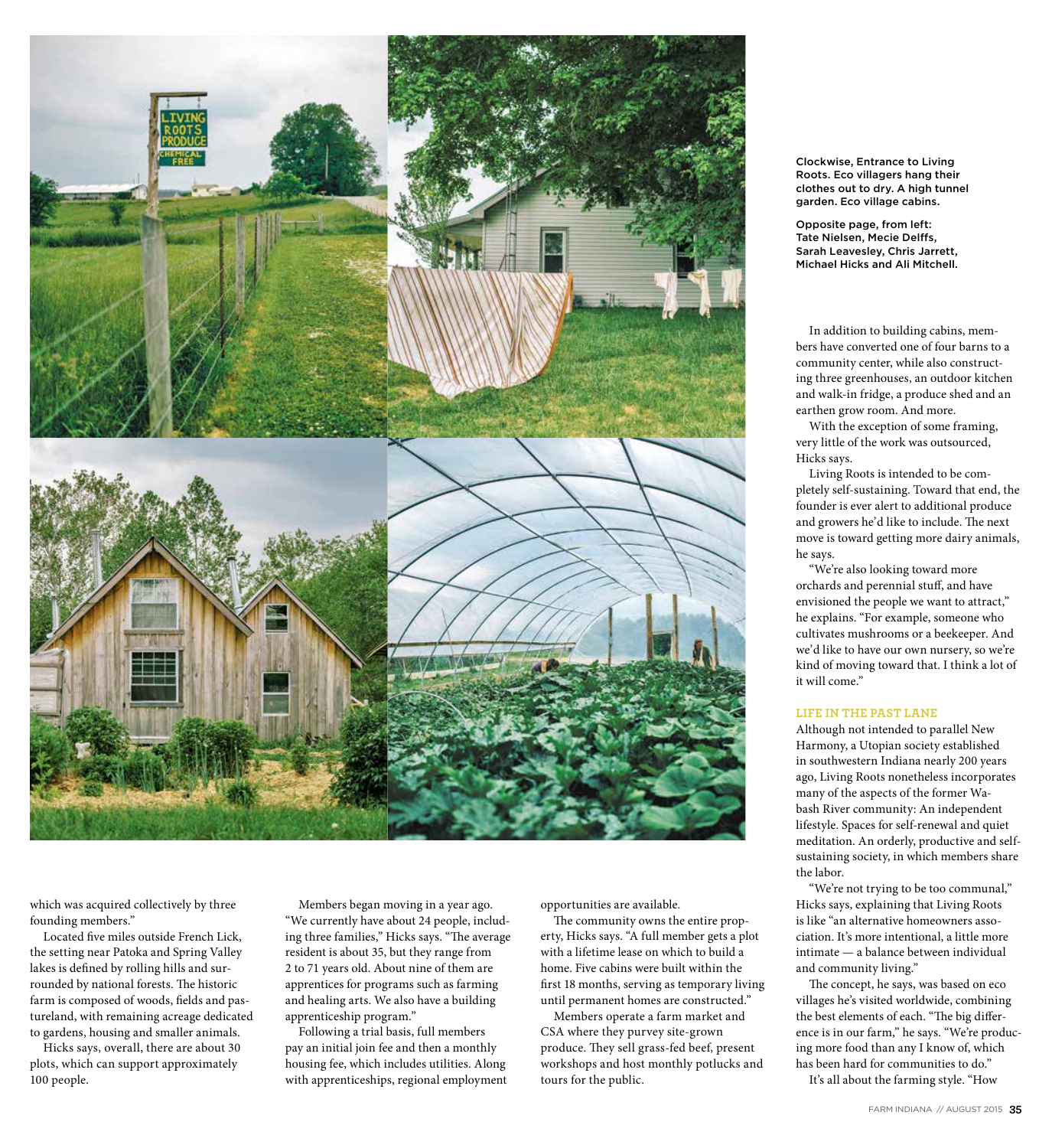

often do you see a bunch of farmers working together in a field?" he asks. "This is sustainable, intensive growing and not a lot of tractor work. We have just four-and-a-half acres of produce, but because of our style, we're producing what an average 10 to 15 acres would yield.

"The whole project is organic and chemical-free," he adds. "We don't get certified anymore; it's just too much paperwork. But we have grass-fed beef ... no hormones or antibiotics."

Nonetheless, he stresses, EcoVillage is much more than a standard organic farm.

"It's really about redeveloping our relationship with farming and finding out why young people aren't becoming farmers," he says. "How do we change that? This is something that needs to be addressed."

It was the farming aspect that drew resi-

dent Chris Jarrett to the Indiana setting. A south Florida native educated as a culinary professional, Jarrett serves as assistant farm and community kitchen manager.

Jarrett says he grew tired of the corporate philosophy of working too many hours for a paycheck — which was soon spent — getting to sleep late at night and then having to do it all over again the next day.

"Plus, I was cooking all this food and had no connection to where it was coming from," he adds. "So it made me think and look within myself to what I really wanted to do."

The answer, he says, was organic farming. Although he'd never been involved with communal living, per se, Jarrett had participated in the 2011 Occupy Wall Street movement, which, he says, was very structured.

"We were living at a campsite, which

was treated as a small community, and it appealed to me," he says. "So I began looking at different apprenticeship programs that different farms offered throughout the country, and when I read about Living Roots, it just felt right.

"Not only was there a farm, but I'd be living holistically with the land. So I sent Michael an email, and the rest is history."

Jarrett arrived last Halloween from his North Carolina home, initially signing up for a year's stay. "I found similar things here that I related to from Occupy, and I told Michael I wanted to be completely immersed and see the entire year here ... the changing of the seasons," he says. "Now that's completely changed, and I want to stay permanently."

Hicks acknowledges the lifestyle may not appeal to everyone. "It's very creative stuff,

and it's very fulfilling," he says, "and there's a lot of satisfaction in that. But it's just a lot closer relationships than you'd find in a traditional neighborhood.

"You're living where you're working, and you're also working alongside friends as well as someone you're married to or in a relationship with," he explains. "So there really are multiple relationships."

Although farming is hard work, a sometimes slower-paced lifestyle can coexist, moving in rhythm with the seasons. "Everything slows down here," Jarrett says, "even when it comes to drying your clothes on the line outdoors in summer or indoors over wood stoves in winter."

#### **'TEACH YOUR CHILDREN WELL'**

Julie Montgomery moved to Living Roots from Shoals. While admitting it's been an